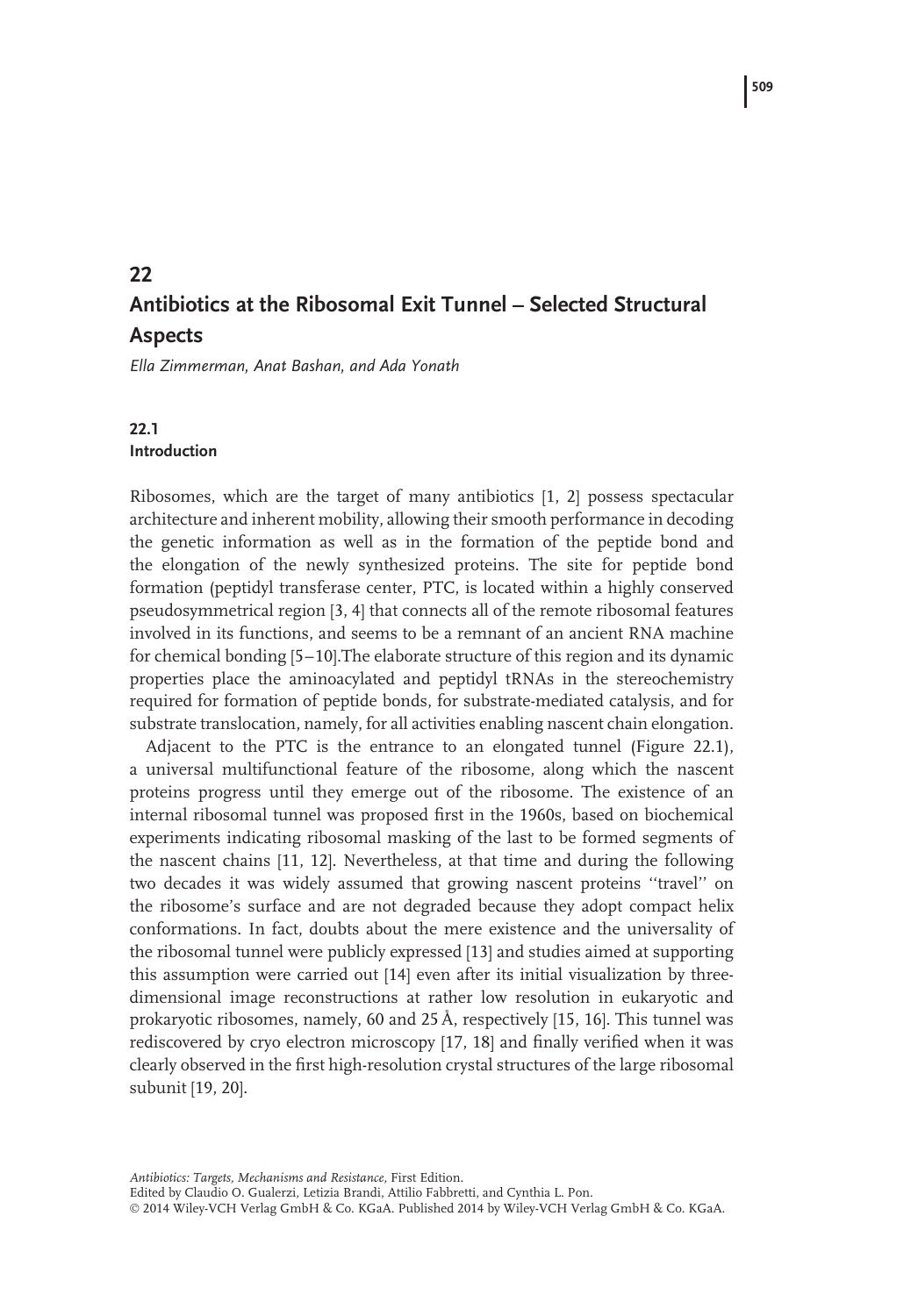

**Figure 22.1** The universal nascent protein exit tunnel. Located in the large ribosomal subunit (top left) and extends from the site for peptide bond formation, PTC (P) to the other side of the subunit, the tunnel (highlighted by a modeled polyalanine chain) has a nonuniform shape

(seen clearly in the zoomed region). This uneven shape contains a relatively wide crevice (C) alongside a narrow constriction, where members of the antibiotic family macrolides bind (M). A- and Psite tRNAs are shown in blue and green, respectively.

## **22.2 The Multifunctional Tunnel**

Despite its considerable dimensions (about  $100 \text{ Å}$  in length and up to  $25 \text{ Å}$  width), uneven shape, and the existence of a wide crevice alongside narrow constrictions (Figure 22.1), tunnel involvement in the fate of the nascent chains was hard to conceive. Therefore, it was originally suggested to be a passive conduit, having a Teflon-like character with no chemical properties capable of facilitating its interactions with the progressively growing nascent chains [21]. However, further studies clearly indicated the significance of the tunnel and its intricate chemical nature and diverse functional roles, such as participation in nascent chain progression and its compaction are currently emerging. Evidence of nascent proteins/tunnel interactions have accumulated (for a review, see e.g., [22, 23]), some of which indicate extensive involvement in translation arrest and cellular signaling. It is conceivable that the interactions of the nascent chains with the tunnel alter the rate of translation elongation and, in extreme cases, lead to translation arrest. Thus, peptide monitoring and discriminating properties can be exploited for optimizing protein targeting and gene expression by small molecules such as tryptophan, arginine, and *S*-adenosyl-methionine [24–29].

The tunnel walls are lined predominantly by ribosomal RNA. The tips of ribosomal proteins L4, L22, and L23 are non-RNA tunnel wall components that are likely to control the tunnel gating and/or trafficking. While protein L23 resides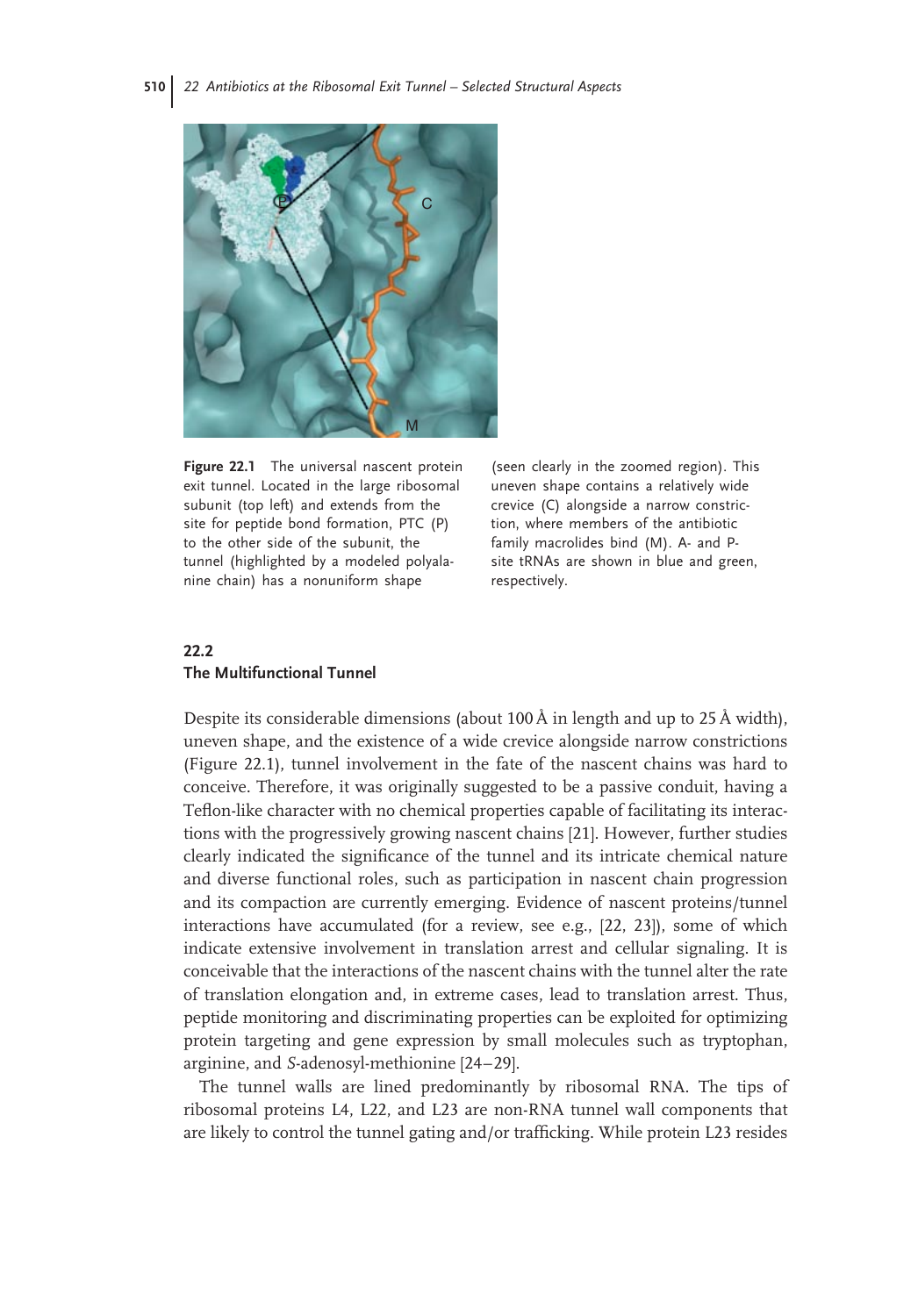



P-site tRNA

A-site

**Figure 22.2** Proteins L22 and L4. Left: the positions of ribosomal proteins L4 and L22 in the large ribosomal subunit, shown above the ''background,'' which is the entire large ribosomal subunit (D50S). M is the approximate position of the macrolide binding pocket. Note the proximity of it to the tips of L4 and L22, which, together with L22 elongated shape, allows its indirect

involvement in antibiotic resistance as well as its direct participation in elongation arrest and transmission of cellular signals. Top right: same as in the left, but without the large ribosomal subunit. Bottom right: the possible interactions between L4 and L22 in its swung orientation [36]. Only the hairpin tips of the elongated proteins L4 and L22, which reside at the tunnel walls, are shown.

at the tunnel opening and in eubacteria possesses an extended internal loop that appears to have sufficient mobility for controlling the emergence of newly born proteins [30], the hairpin tips of the elongated proteins L4 and L22 reside in proximity to the constrictions of the tunnel wall (Figure 22.2) [20, 31–35] and are involved, mainly indirectly, in antibiotics binding and resistance as well as in nascent chain elongation arrest [36, 37].

Elongation arrest and its mutual impact on cellular processes have gained increased interest in recent years. The discovery of regulatory short nascent peptides that can promote stalling of the macrolide-bound ribosome stimulated studies on sequence-specific interactions of antibiotics with the nascent peptide [38–41] as well as on short peptides that expel macrolide antibiotics from the ribosome while being formed [42–46]; the disparity in the level of macrolides inhibition observed in these cell-free systems has also been investigated [47–50]. Furthermore, it was proposed that in some cases nascent proteins contain arrest segments that may assume specific folds within the tunnel, capable of preventing nascent protein progression along it. It is also conceivable that such semifolded segments could inhibit peptide bond formation or hinder tRNA translocation. Alternatively, arrest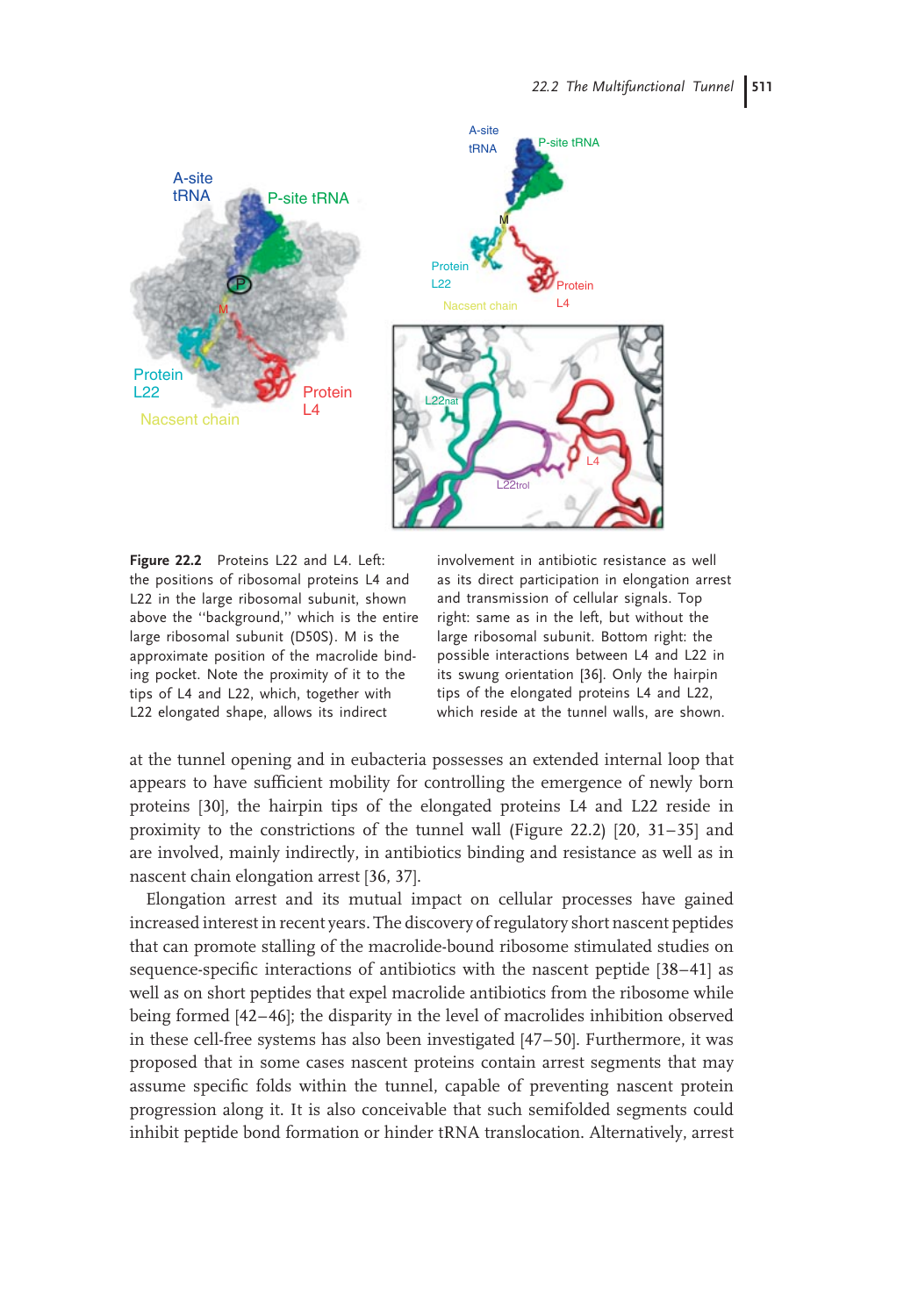## **512** *22 Antibiotics at the Ribosomal Exit Tunnel – Selected Structural Aspects*

can occur as a consequence of conformational alterations in the tunnel walls that are caused by semifolded segments of the nascent proteins [51, 52].

Strikingly, recent studies indicated that the nascent chains may act as cellular sensors while progressing through the tunnel for regulating membrane protein biogenesis [23, 53, 54]. Indications of possible active tunnel participation in initial nascent chain compaction, leading to semifolded chain segments were accumulated by electron microscopy and single molecule studies (e.g., [54–59]). In addition, indications of distinct conformations, including helical segments of the nascent polypeptide chains, were recently reported within several regions of the ribosomal exit tunnel that have been implicated in nascent chain–ribosome interaction (e.g., [60–63]). Furthermore, crystallographic analysis identified a crevice located at the tunnel wall, where cotranslational initial folding may occur [64]. The currently available observations imply direct interactions between specific residues of the nascent peptide with distinct locations in the ribosomal tunnel in prokaryotes and eukaryotes. These findings indicate that protein L22 appears to have dual functions: it acts as a cellular sensor as well as a progression barrier of the nascent peptide. The C- and N-termini of protein L22, located at the outer surface of the ribosomal particle within the vicinity of the tunnel opening (Figure 22.2), can sense cellular signals and transmit them into the ribosome through the tunnel so that the nascent protein exit tunnel together with intraribosomal regulation processes seem to be responsible for cell–ribosome signaling mechanisms and govern the fate of nascent proteins expression. Furthermore, as revealed in the crystal structure of the large ribosomal subunit in complex with the macrolide antibiotic troleandomycin (see subsequent text and in [36]), the tip of the L22 hair pin, similar to the consequences of troleandomycin binding, is capable of swinging across the tunnel, thereby hampering nascent protein progression, and thus can act as a tunnel gate. In support of this proposition is the finding that the arrest caused by the SecM arrest sequence is bypassed by mutations in the L22 hairpin tip region as well as in the 23S rRNA nucleotides [65] that were mapped to interact with L22 in its swung conformation [36].

# **22.3 A Binding Pocket within the Multifunctional Tunnel**

Simultaneously with the emergence of the first high-resolution structures of the ribosome, the protein exit tunnel was shown to provide the binding pocket of the prominent antibiotics family, the macrolides [34]. Erythromycin, the ''mother'' of this clinically important antibiotic family [50], was introduced into clinical practice in 1952. It possesses strong bacteriostatic activity against a broad range of gram-positive and several gram-negative pathogens [66]. The location of the erythromycin binding pocket, as in the crystal structures of *Deinococcus radiodurans* 50S/erythromycin complex, can facilitate the obstruction of the tunnel and hamper the progression of the nascent proteins. This agrees with many biochemical experiments [67–69] that showed that erythromycin inhibits, to various extents,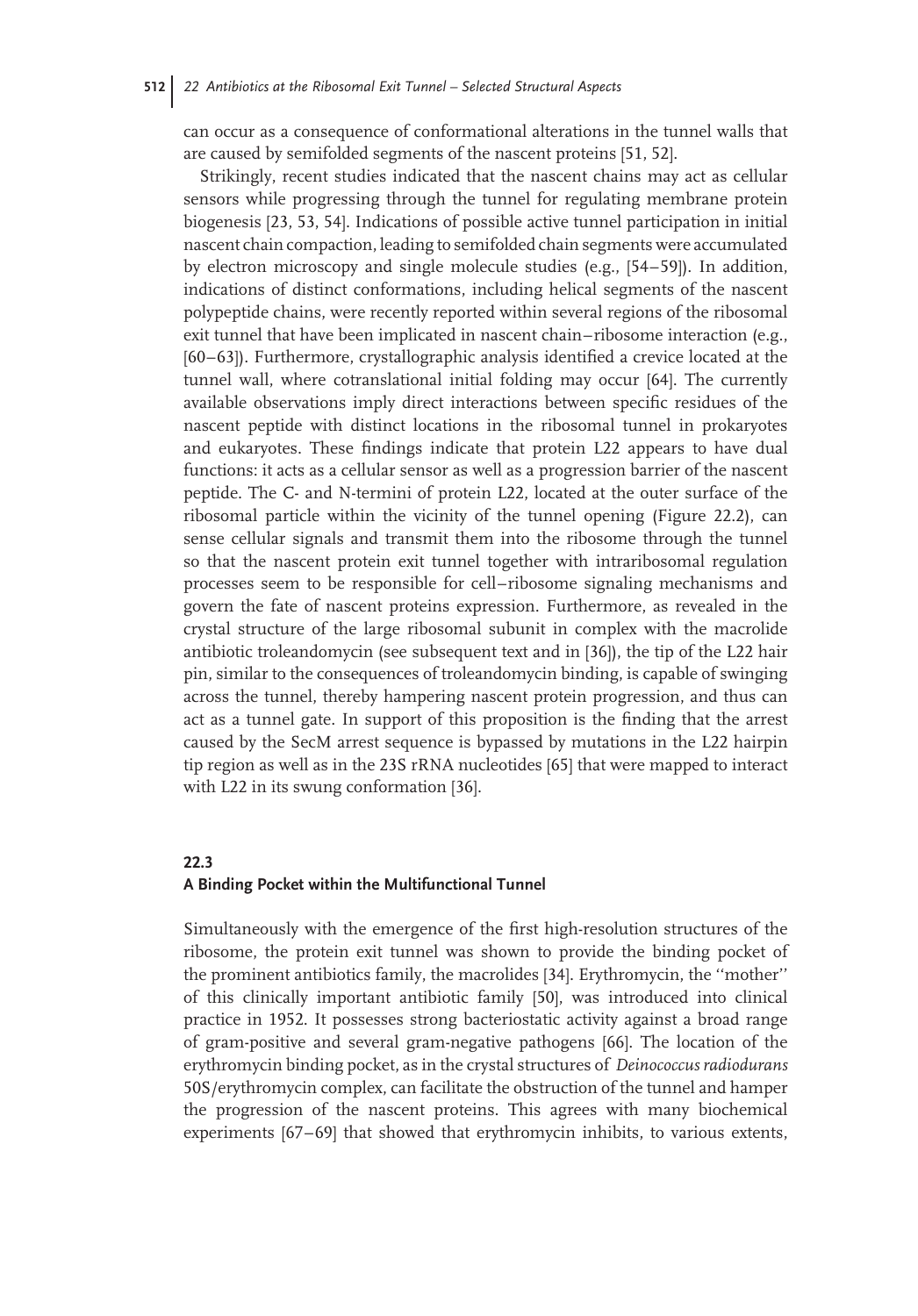the progression of nascent proteins through the exit tunnel. Indeed, the antibiotic binding to their pocket narrows the tunnel radically, and therefore should hinder the progression of the nascent peptide [34].

A major issue concerning the clinical usefulness of ribosomal antibiotics is their selectivity, namely, their capacity to discriminate between the ribosomes of the eubacterial pathogens and those of eukaryotes. Although prokaryotic and eukaryotic ribosomes differ in size (∼2.4 and 4 MDa, respectively), their functional regions, which are the targets for the antibiotics, are highly conserved [70]. Therefore, the imperative distinction between eubacterial pathogens and mammals, the key to antibiotic usefulness, is achieved generally, albeit not exclusively, by subtle structural difference within the antibiotic binding pockets of the prokaryotic and eukaryotic ribosomes. A striking example of discrimination between pathogens and humans is the huge influence played by the minute difference at position 2058 of the rRNA, where the bacterial adenine is replaced by a guanine in eukaryotes. Indeed, this small difference was found to govern the binding of macrolides.

Investigations on the binding modes of the macrolides allowed the identification of the chemical parameters determining the mechanism of action of the various members of this family of antibiotics [31, 32, 34–36, 71–73]. Structural studies deciphered the parameters influencing and fine tuning antibiotic binding [73], revealed the inherent flexibility of tunnel wall components that facilitates remotely acquired antibiotics resistance (see preceding text and in [36]), and shed light on the passage of a distinct subset of polypeptides.

# **22.4 Remotely Acquired Resistance**

Four decades ago resistance to erythromycin was detected in mutants of laboratory strains of *E. coli*, in which proteins L22 and L4 underwent minor modifications. These proteins are located in the vicinity of the macrolide binding pocket [34] and are involved in erythromycin resistance [74], in spite of not belonging to the pocket. Minute sequence alterations in the tip of the hairpin of protein L22 and/or in protein L4, in proximity to the swung L22 (Figure 22.2), were shown to confer erythromycin resistance, without preventing erythromycin binding [75, 76]. Analysis of the structures of an L22-resistant mutant showed that this mutation triggered significant displacements of the RNA components of the tunnel walls (Wekselman *et al*., work in progress). These rearrangements seem to cause tunnel broadening, so that it can host erythromycin while allowing the progression of nascent polypeptide chain. Interestingly, the influence of L22 conformation on the shape of the tunnel wall was detected also by electron microscopy [77, 78]. Finally, it is interesting to note that remotely acquired resistance seems to be the mechanism for acquiring resistance to antibiotics targeting the PTC, including the pleuromutilins [79].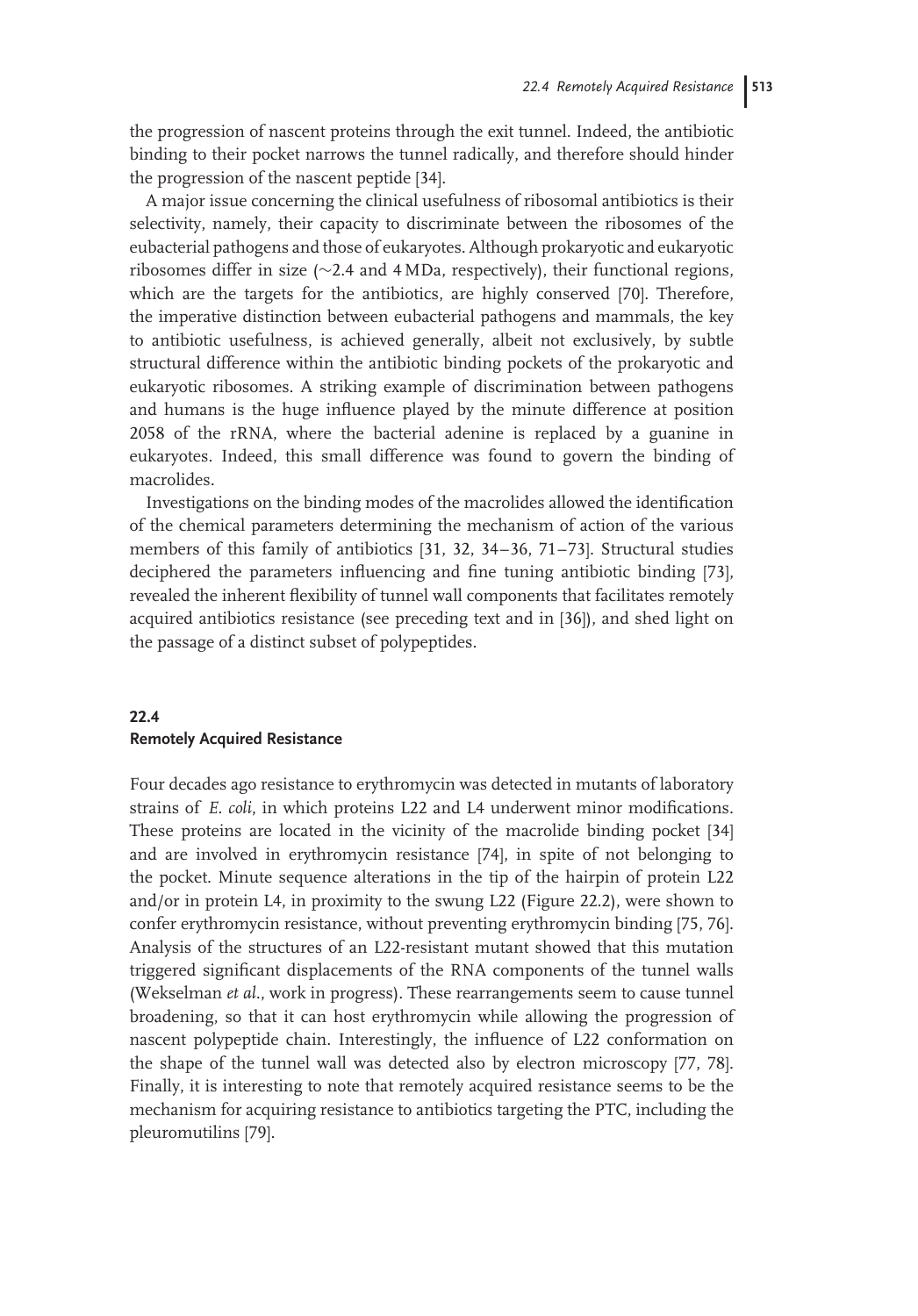### **22.5 Resistance Warfare**

Despite the initial, overwhelmingly positive clinical results obtained with erythromycin, this antibiotic was found to be rather sensitive to acidity and hence less suitable for treating stomach infections. These, and similar shortcomings, stimulated the design of semisynthetic antibiotics, such as clarithromycin, roxithromycin, and clindamycin. These also led to the design of new compounds meant to combat with antibiotic resistance that developed about a decade after the beginning of the clinical use of the antibiotic. Indeed, in several cases, enhanced chemical stability, higher inhibition activity (namely, lowering drug concentration), a wider coverage against various pathogens and binding to erythromycin-resistant strains were achieved by the modified macrolides, such as the second-generation azalides, such as, azithromycin [80] and the third-generation ketolides, such as telithromycin [81–83].

An interesting example is azithromycin, one of the world's best selling antibiotics that was designed in the 1980s by researchers at PLIVA, Croatia, with the aim of combating resistance. Its main ring is a 15-membered derivative of erythromycin, obtained by inserting a methyl-substituted nitrogen atom into the 14-membered macrolactone ring (Figure 22.3). Azithromycin is potent against several resistant



**Figure 22.3** Azithromycin. (a) The chemical structure of the macrolide secondgeneration azithromycin that binds and inhibits erythromycin-resistant strains. This is a 15-membered macrolactone ring, derived from erythromycin by the insertion of a methyl-substituted nitrogen atom (in light blue) into the 14-membered macrolactone ring of erythromycin. (b) The modes of

azithromycin binding: across the tunnel to D50S (in green) [72] and along the tunnel in H50S (in blue) in which 2058 is guanine, as in eukaryotes, showing the difference between azithromycin binding to pathogens (D50S) and patient (H50S) models and indicating the consequence in therapeutic effectiveness.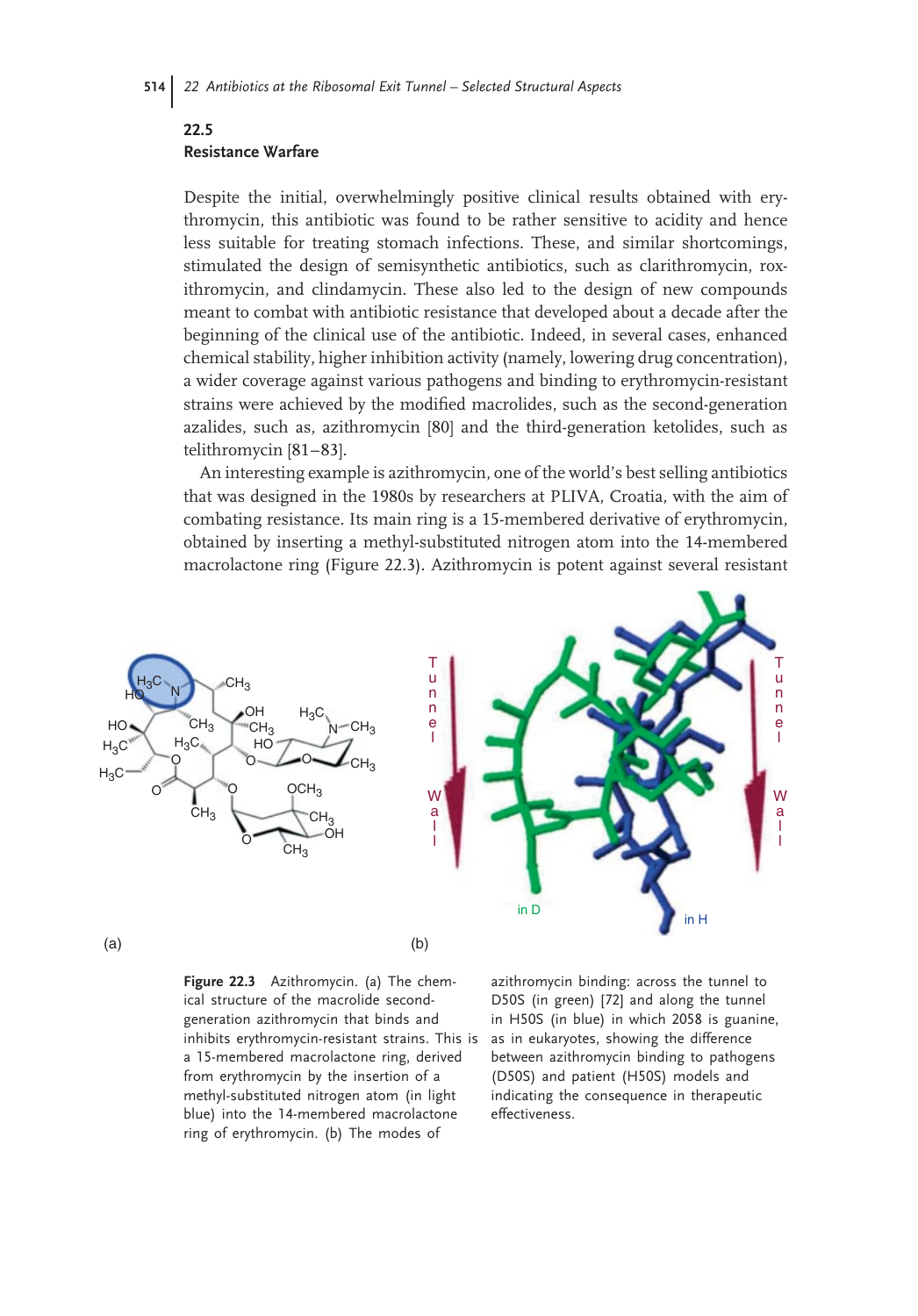strains, including those with the potentially hazardous A to G mutation at position 2058, as this substitution may result in binding to eukaryotic ribosomes that carry G at this position. However, comparison between the azithromycin binding mode to ribosomes that can serve as pathogen models, namely, of *D. radiodurans* [72] with the binding to a eukaryotic model, namely, the large ribosomal subunit from the *Haloarcula marismortui*, H50S [33] showed clearly that mere binding of an antibiotic compound to the ribosome is not sufficient for obtaining efficient therapeutical effectiveness and indicated that other structural elements of the binding pocket are important for inhibitory activity. Similar observations were made by mutagenesis in the yeast *Saccharomyces cerevisiae* at a position equivalent to *Escherichia coli* A2058, which allows erythromycin binding but does not confer erythromycin susceptibility [76].

## **22.6 Synergism**

Additional attempts aimed at controlling resistance include the development of synergetic antibiotics. An example is the very potent antibiotic called *Synercid*®, a combination of the two streptogramins, dalfopristin and quinupristin, each of which is a rather weak drug, but together they block the PTC as well as most of the tunnel while preventing each other from leaving their binding pockets (Figure 22.4). The impressive synergetic effect of this family can be understood





mode of the two components of the lankacidin–lankamycin to D50S [85] and the alterations in the orientation of the very flexible nucleotide U2585 that occur upon binding of the components of this pair.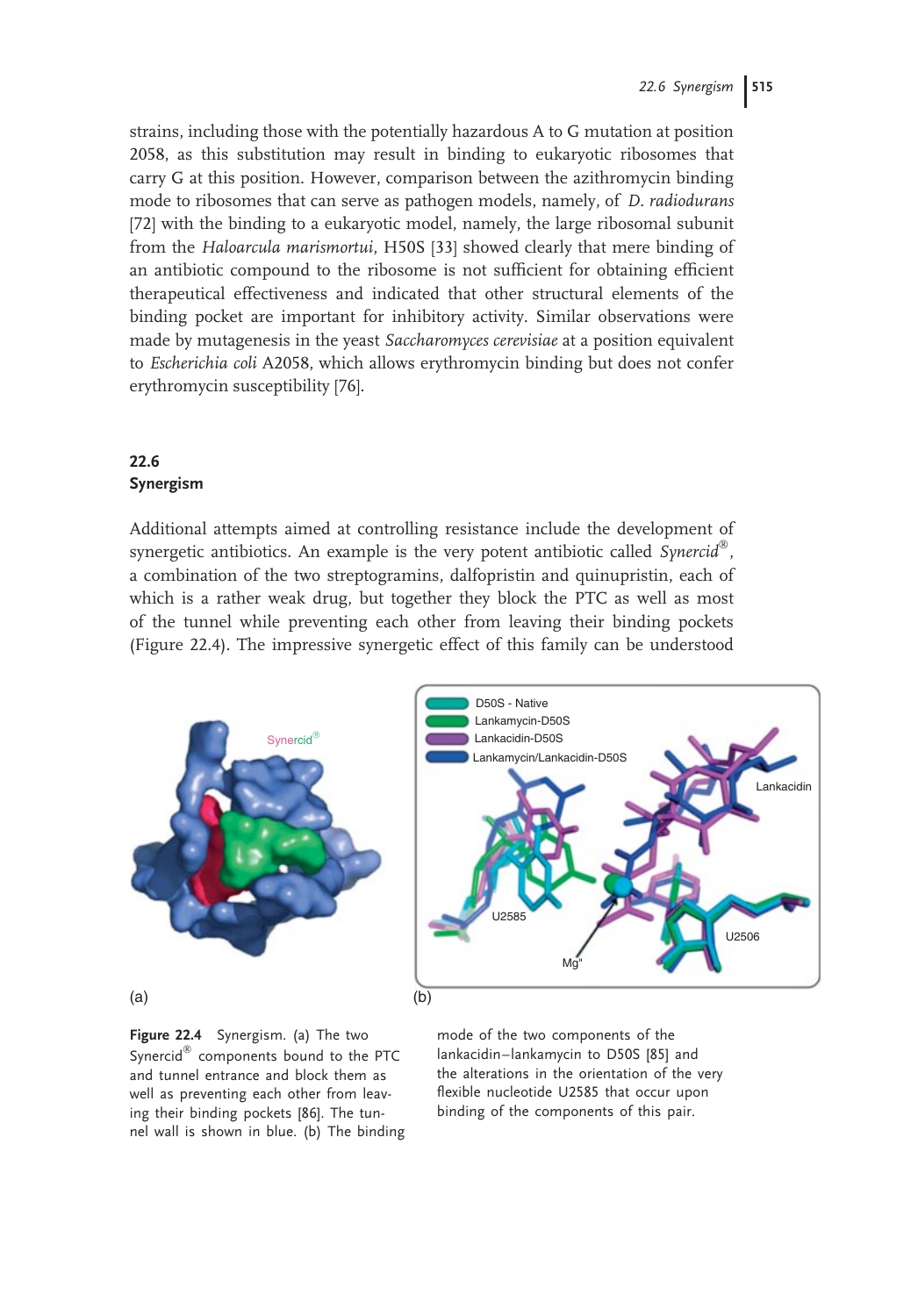#### **516** *22 Antibiotics at the Ribosomal Exit Tunnel – Selected Structural Aspects*

by examining the mechanism of action of this antibiotic. The two components of the synergetic pair of Synercid bind to the PTC and to the tunnel entrance and displace A2062 and U2585 (Figure 22.4) [84, 85]. Thus, the inhibition is based not only on blocking the tunnel and the entrance to it but also on a dramatic alteration in the orientations of two highly flexible nucleotides, A2062 located at the entrance of the tunnel and U2585, a principal participant in peptide bond formation [3, 84–86].

A similar pair, produced by *Streptomyces rochei*, composed of lankacidin and lankamycin, is expected to be a potential synergistic drug although currently, this pair shows only a modest inhibitory effect on cell growth as well as on cell-free translation. Remarkably, lankamycin binds readily to preformed lankacidin-bound large ribosomal subunits, whereas erythromycin, which has a very similar structure (Figure 22.5 and on the book's cover), disrupts lankacidin binding. The molecular basis for this unexpected difference has been identified [85] and it is likely that it can be exploited for increasing the inhibitory effect of this pair.



**Figure 22.5** The chemical formula of (a) lankacidin C, (b) lankamycin, and (c) erythromycin.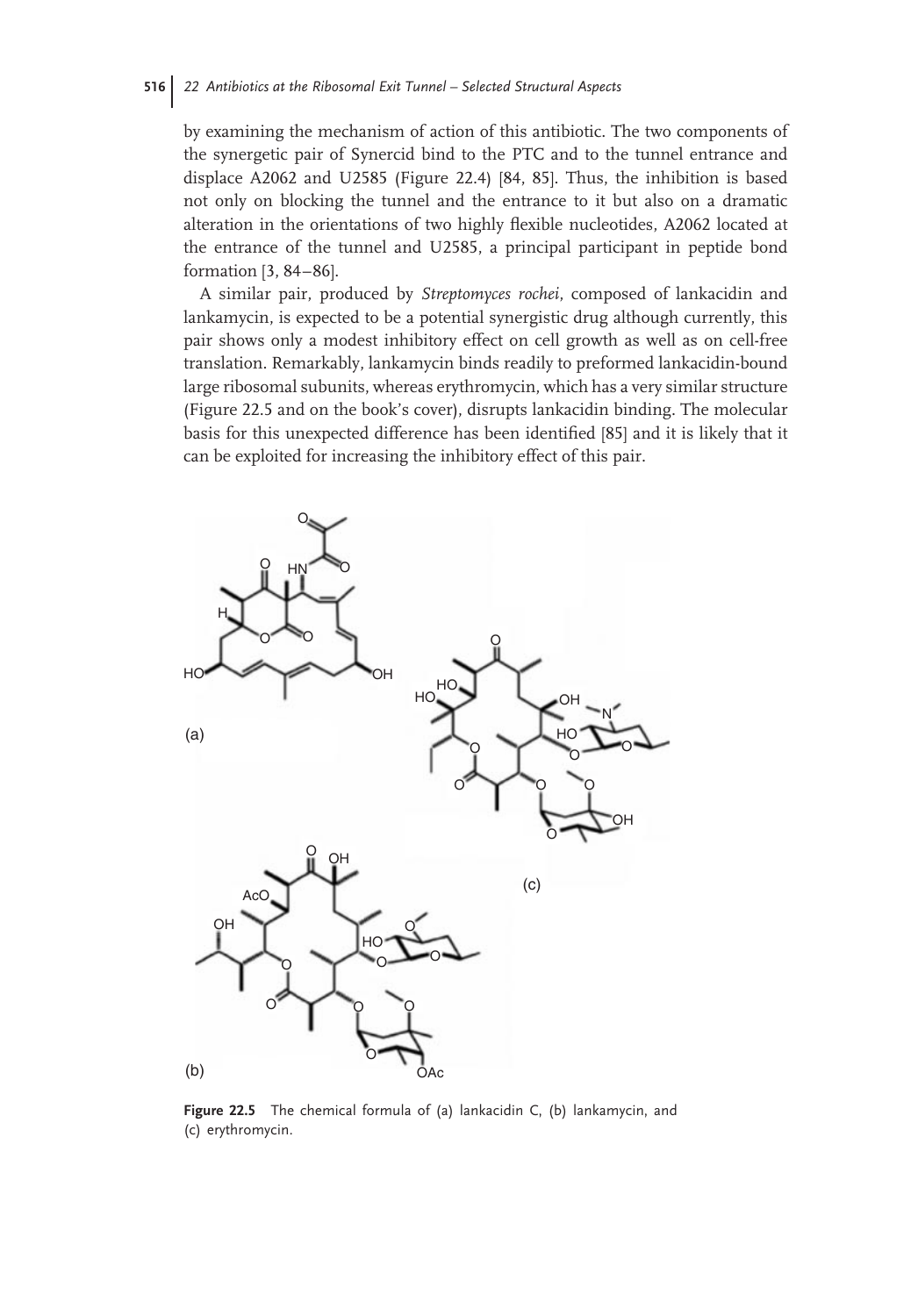## **22.7 Pathogen and ''Patients'' Models**

High-resolution structures have provided many clues pertinent to antibiotic drug development. As most eubacteria utilize similar structural principles for antibiotic selectivity and resistance, it is expected that the factors allowing for selectivity should provide powerful tools to understand many of the mechanisms exploited for acquiring resistance. Indeed, the lessons learned from ribosome crystallography concerning combating resistance to antibiotics targeting the ribosome have led to new ideas for antibiotic improvement. However, it should not be forgotten that all of these insights are based on structures of ribosomes from eubacteria that were found to mimic pathogens under clinical-like conditions (e.g., *D. radiodurans, E. coli*, and *Thermus thermophilus*), as so far no ribosomes from genuine pathogens have been crystallized. Consequently, the current observations provided useful clues about common traits, such as modes of actions, details of binding interactions, rationalizations of resistance mechanisms, and the bases for synergism.

Although the currently available structural information is valuable, it seems to be still insufficient for the acute medical challenges. This is because (i) significant variability was detected between binding modes of drugs of the same family (e.g., [36, 71, 87, 88]); (ii) binding pockets contain species specific unique chemical properties that seem to confer resistance; and (iii) in several cases remote interactions are responsible for certain induced fit binding abilities. These enable species discrimination [79], which does not exist within the highly conserved antibiotics binding pockets, and may vary between pathogenic and nonpathogenic bacteria. Combined with the identification of deleterious mutations in rRNA, there is considerable justification to explore ribosomes from the actual pathogenic strains.

The large ribosomal subunit from *H. marismortui* (H50S) can be considered among the currently known high-resolution eubacterial structures that represent suitable models of pathogenic bacteria. Furthermore, in light of the properties that this archaea shares with eukaryotes, in some instances its ribosomes may be considered as a suitable model for patients.

Another example of different binding modes, similar to that of azithromycin binding (Figure 22.3), is observed in crystals of ribosomal complexes with the ketolide telithromycin (Figure 22.6). Thus, even when the nucleotide at the discrimination position for macrolides and ketolides was modified from G2058 (in native H50S) to A2058, as in eubacteria, significant differences were observed in the modes of telithromycin binding to these compared to D50S and to *T. thermophilus* and *E. coli* ribosomes. Importantly, all of the differences in the modes of binding could be rationalized structurally by stacking interactions with tunnel wall components situated in slightly different positions in the various structures (Figure 22.6); this highlights the significant species specificity existing in antibiotic susceptibility and sheds light on the clinical diversity between different pathogens. Importantly, although all macrolides bind to the same binding pocket in a similar manner, some differences in the exact binding modes, which can be explained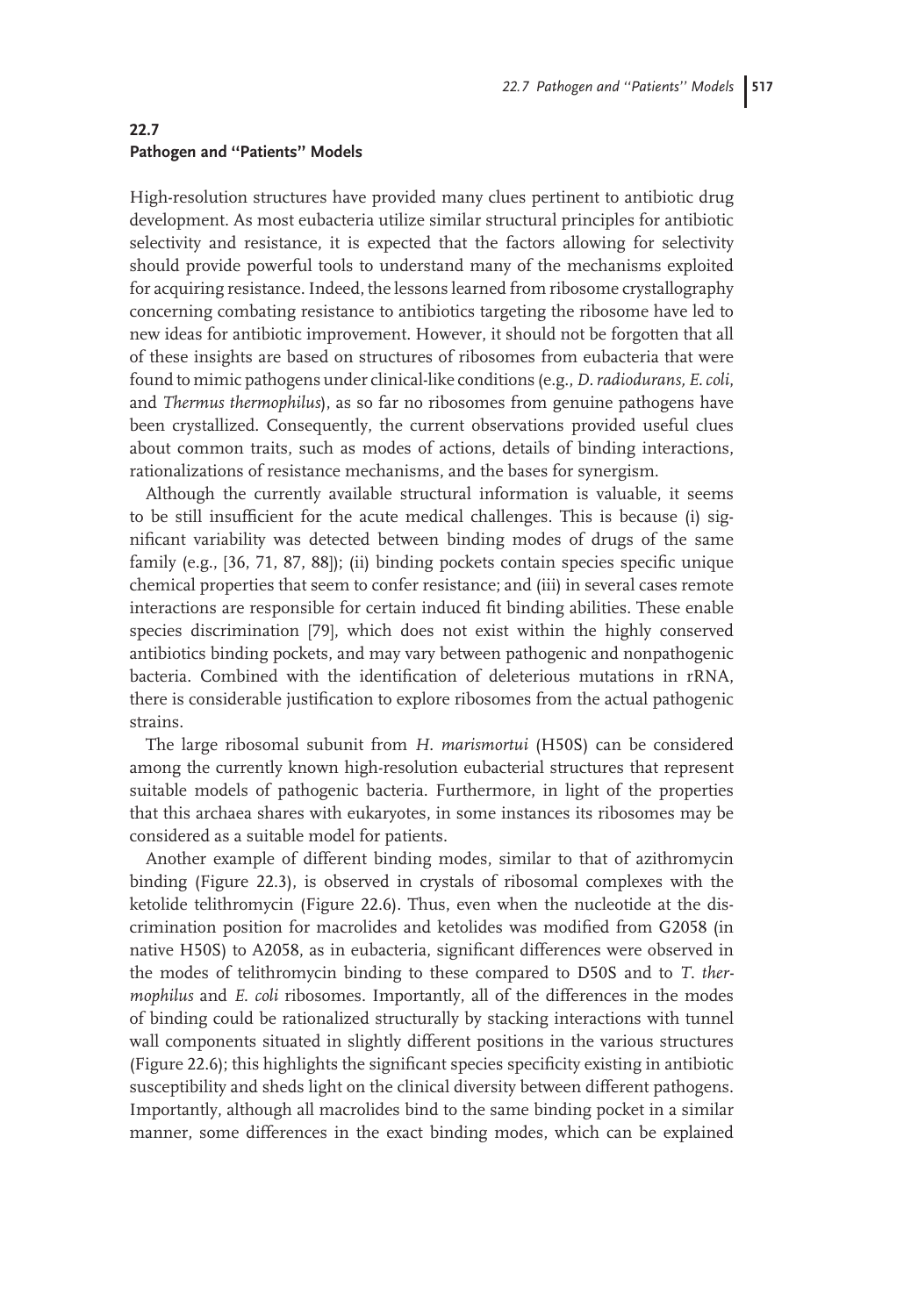

Figure 22.6 Species specificity revealed by the binding modes of the ketolide telithromycin, as observed in crystals of its complexes with various ribosomal particles. In all: color code for the orientations of telithromycin as well as the binding pockets: red: D50S (also called Dr), beige: T70S (also called Tt), green: E70S (also called Ec), cyan: mH50S (also called mHm, namely, a mutant of H50S in which G2058 was replaced by A2058 in order to enable telithromycin binding). (a) All four telithromycin orientations superposed on each other. Note that the

macrolactone ring occupies the same position, whereas the long aliphatic arm is extremely flexible, and stretches to different directions, dictated by stacking interactions with the pocket's components. (b) Showing the orientations in the two extreme situations: in D50S and in mH50S, together with the various components of the binding pockets and indicating the stacking by broken lines. (c) All structures within their pockets. (d) The four panels show each of the binding modes within its pocket, with the circle indicating the stacking interactions.

chemically, were identified not only between the various members of this family but also between two erythromycin/D50S complexes [34, 88].

It should not be forgotten that the crystallographic information has shed light on mechanisms for antibiotic function and resistance, although the crystal structures were obtained under conditions barely mimicking the relevant pathogen–host relationships. Thus, *T. thermophilus* grows normally at temperatures that cause disintegration of the antibiotics (namely, >75 ◦ C); the entire ribosome from *E. coli* was crystallized without mRNA and tRNA substrates, thus representing an artificial functional state: the archaeon *H. marismortui* grows at elevated temperatures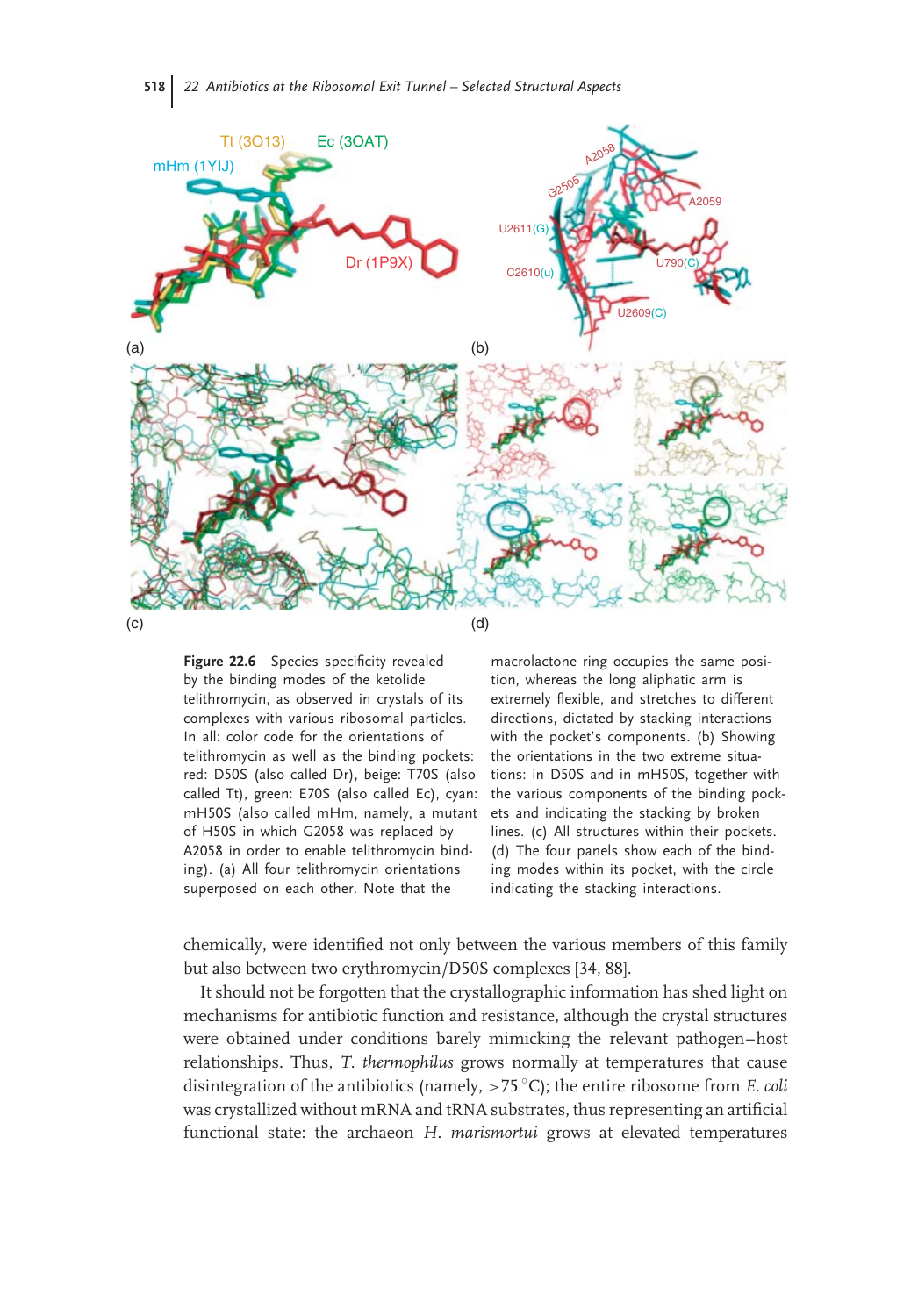

**Figure 22.7** Crystals of ribosomes form pathogens. (a) Crystals of the large ribosomal subunits from *Staphylococcus aureus*. (b) Crystals of the small ribosomal subunits from *Mycobacterium smegmatis*, the diagnostic pathogen model for *Mycobacterium tuberculosis*.

in ∼3 M KCl, conditions that obviously cannot exist within human or animal cells, and contains features representing eukaryotes and eubacteria, and *D. radiodurans* grows significantly slower than typical bacteria.

In light of this, it is clear that structural information obtained from ribosomes of genuine pathogens should reveal crucial parameters that can be useful for combating resistance. Attempts in this direction are currently under way (Figure 22.7).

# **22.8 Conclusion and Future Considerations**

The rapid increase in antibiotic resistance among pathogenic bacterial strains poses a significant health threat. Hence, improvement of existing antibiotics and the design of advanced drugs are urgently needed. Attempts to overcome antibiotic resistance and increase their selectivity are currently going on, exploiting several strategies including the insertion of moieties that should compensate for the lost interactions of the resistant strains, designing and/or improving natural synergetic pairs, creation of novel compounds possessing inhibitory properties of various levels of potency, and reviving ''forgotten'' antibiotics families.

## **Acknowledgments**

Thanks are due to all members of the ribosome groups at the Weizmann Institute and the former Max Planck Research Unit in Hamburg for their experimental efforts and illuminating discussion. Support was provided by the US National Institute of Health (GM34360), the German Ministry for Science and Technology (BMBF 05-641EA), GIF 853–2004, and the Kimmelman Center for Macromolecular Assemblies. AY holds the Martin and Helen Kimmel Professorial Chair. X-ray diffraction data were collected the EMBL and MPG beam lines at DESY; F1/CHESS, Cornell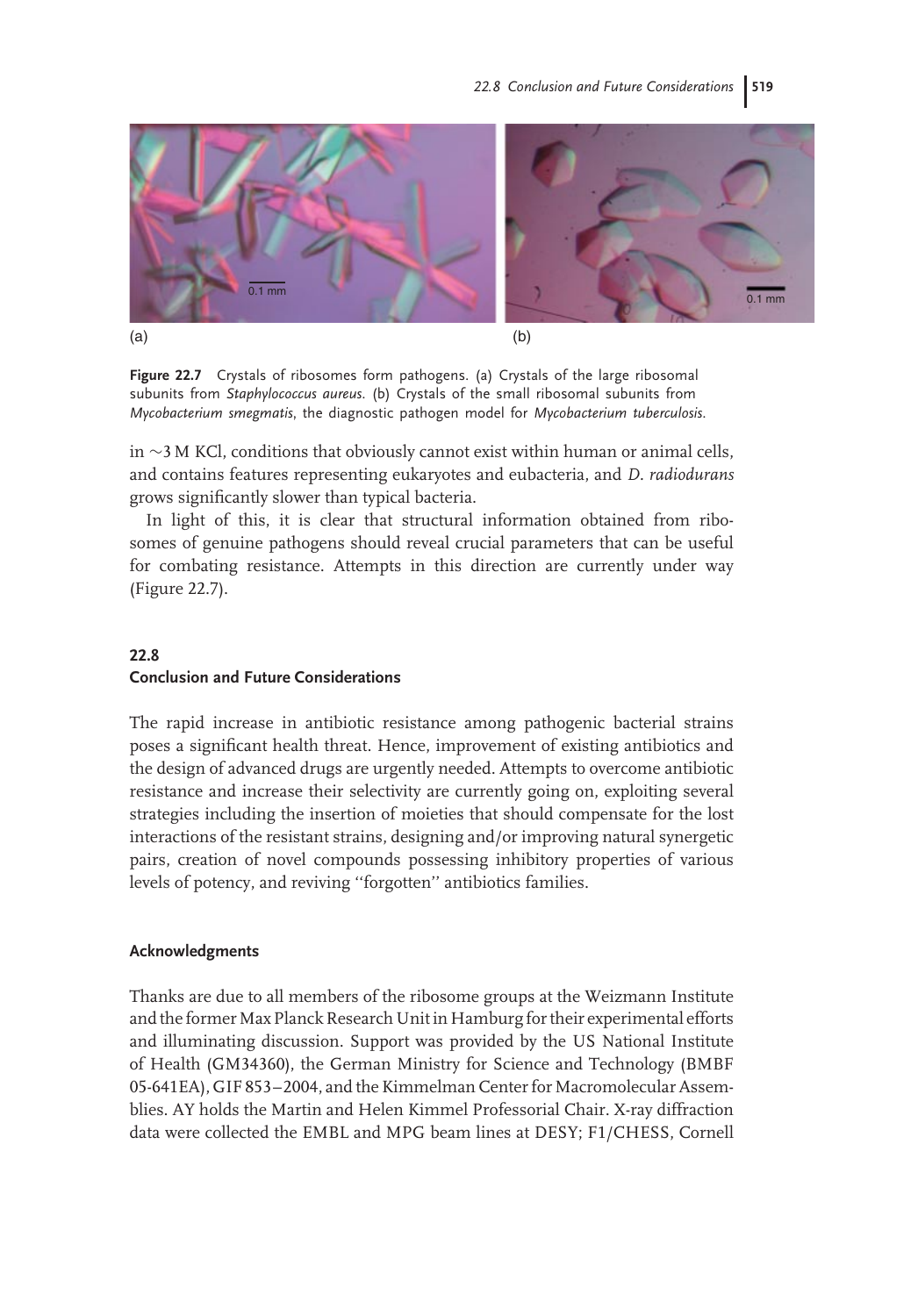University, SRS, Daresbury, SSRL/Stanford University, ESRF/EMBL, Grenoble, BL26/PF/KEK, Japan, and 19ID&23ID/APS/Argonne National Laboratory.

#### **References**

- **1.** Mankin, A.S. (2008) Macrolide myths. *Curr. Opin. Microbiol.*, **11**, 414–421.
- **2.** Yonath, A. (2005) Antibiotics targeting ribosomes: resistance, selectivity, synergism, and cellular regulation. *Annu. Rev. Biochem.*, **74**, 649–679.
- **3.** Bashan, A., Agmon, I., Zarivach, R., Schluenzen, F., Harms, J., Berisio, R., Bartels, H., Franceschi, F., Auerbach, T., Hansen, H.A.S., Kossoy, E., Kessler, M., and Yonath, A. (2003) Structural basis of the ribosomal machinery for peptide bond formation, translocation, and nascent chain progression. *Mol. Cell.*, **11**, 91–102.
- **4.** Agmon, I., Bashan, A., Zarivach, R., and Yonath, A. (2005) Symmetry at the active site of the ribosome: structural and functional implications. *Biol. Chem.*, **386**, 833–844.
- **5.** Agmon, I., Bashan, A., and Yonath, A. (2006) On ribosome conservation and evolution. *Isr. J. Ecol. Evol.*, **52**, 359–379.
- **6.** Agmon, I. (2009) The dimeric protoribosome: structural details and possible implications on the origin of life. *Int. J. Mol. Sci.*, **10**, 2921–2934.
- **7.** Bokov, K. and Steinberg, S.V. (2009) A hierarchical model for evolution of 23S ribosomal RNA. *Nature*, **457**, 977–980.
- **8.** Davidovich, C., Belousoff, M., Bashan, A., and Yonath, A. (2009) The evolving ribosome: from non-coded peptide bond formation to sophisticated translation machinery. *Res. Microbiol.*, **160**, 487–492.
- **9.** Belousoff, M.J., Davidovich, C., Zimmerman, E., Caspi, Y., Wekselman, I., Rozenszajn, L., Shapira, T., Sade-Falk, O., Taha, L., Bashan, A., Weiss, M.S., and Yonath, A. (2010) Ancient machinery embedded in the contemporary ribosome. *Biochem. Soc. Trans.*, **38**, 422–427.
- **10.** Krupkin, M., Matzov, D., Tang, H., Metz, M., Kalaora, R., Belousoff, M.J., Zimmerman, E., Bashan, A., and

Yonath, A. (2011) A vestige of a prebiotic bonding machine is functioning within the contemporary ribosome. *Philos. Trans. R. Soc. London, B: Biol. Sci.*, **366**, 2972–2978.

- **11.** Malkin, L.I. and Rich, A. (1967) Partial resistance of nascent polypeptide chains to proteolytic digestion due to ribosomal shielding. *J. Mol. Biol.*, **26**, 329–346.
- **12.** Sabatini, D.D. and Blobel, G. (1970) Controlled proteolysis of nascent polypeptides in rat liver cell fractions. II. Location of the polypeptides in rough microsomes. *J. Cell Biol.*, **45**, 146–157.
- **13.** Moore, P.B. (1988) The ribosome returns. *Nature*, **331**, 223–227.
- **14.** Ryabova, L.A., Selivanova, O.M., Baranov, V.I., Vasiliev, V.D., and Spirin, A.S. (1988) Does the channel for nascent peptide exist inside the ribosome? Immune electron microscopy study. *FEBS Lett.*, **226**, 255–260.
- **15.** Milligan, R.A. and Unwin, P.N. (1986) Location of exit channel for nascent protein in 80S ribosome. *Nature*, **319**, 693–695.
- **16.** Yonath, A., Leonard, K.R., and Wittmann, H.G. (1987) A tunnel in the large ribosomal subunit revealed by three-dimensional image reconstruction. *Science*, **236**, 813–816.
- **17.** Frank, J., Zhu, J., Penczek, P., Li, Y., Srivastava, S., Verschoor, A., Radermacher, M., Grassucci, R., Lata, R.K., and Agrawal, R.K. (1995) A model of protein synthesis based on cryo-electron microscopy of the *E. coli* ribosome. *Nature*, **376**, 441–444.
- **18.** Stark, H., Mueller, F., Orlova, E.V., Schatz, M., Dube, P., Erdemir, T., Zemlin, F., Brimacombe, R., and van Heel, M. (1995) The 70S *Escherichia coli* ribosome at 23 A resolution: fitting the ribosomal RNA. *Structure*, **3**, 815–821.
- **19.** Ban, N., Nissen, P., Hansen, J., Moore, P.B., and Steitz, T.A. (2000) The complete atomic structure of the large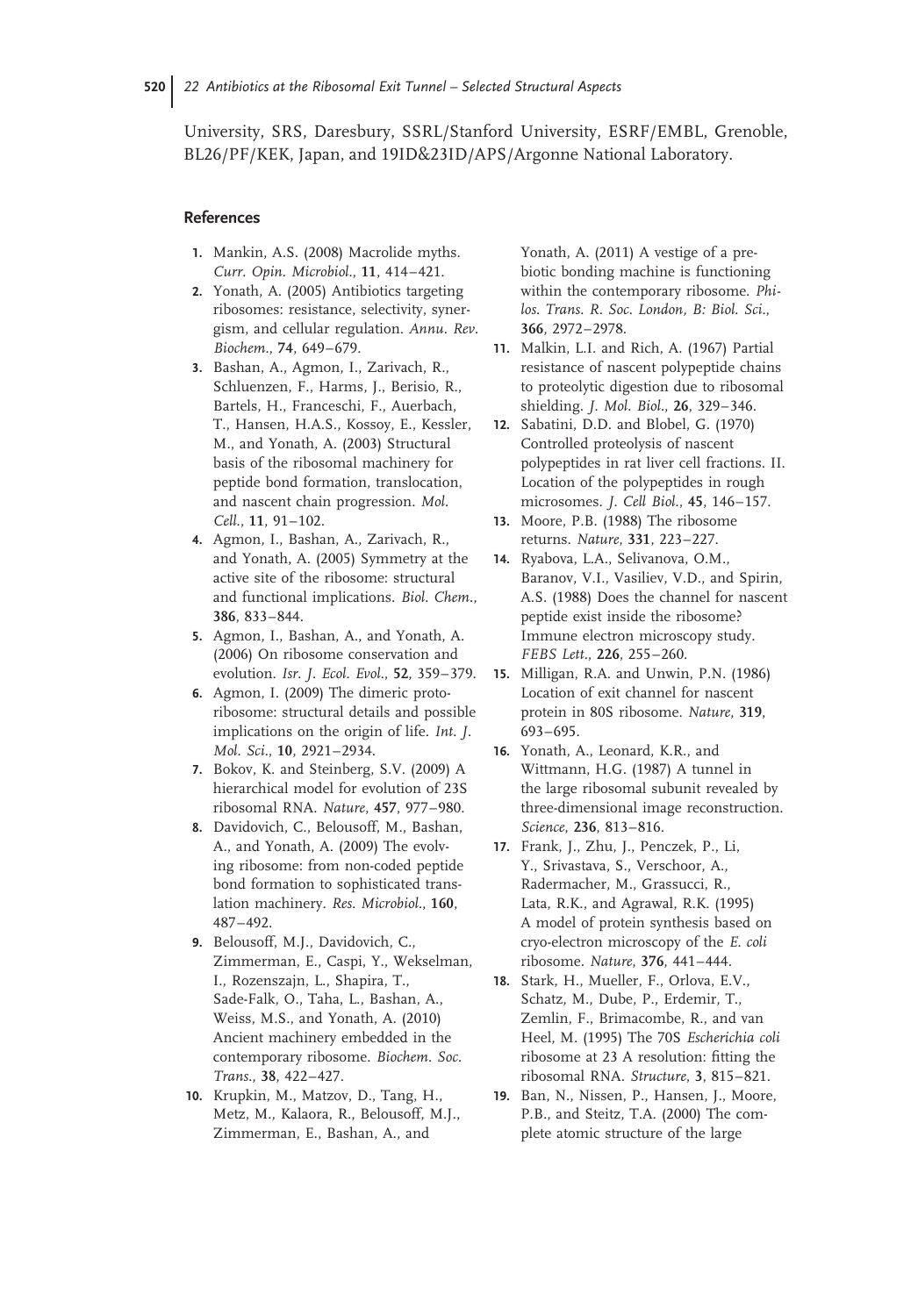ribosomal subunit at 2.4 A resolution. *Science*, **289**, 905–920.

- **20.** Harms, J., Schluenzen, F., Zarivach, R., Bashan, A., Gat, S., Agmon, I., Bartels, H., Franceschi, F., and Yonath, A. (2001) High resolution structure of the large ribosomal subunit from a mesophilic eubacterium. *Cell*, **107**, 679–688.
- **21.** Nissen, P., Hansen, J., Ban, N., Moore, P.B., and Steitz, T.A. (2000) The structural basis of ribosome activity in peptide bond synthesis. *Science*, **289**, 920–930.
- **22.** Mankin, A.S. (2006) Nascent peptide in the ''birth canal'' of the ribosome. *Trends Biochem. Sci.*, **31**, 11–13.
- **23.** Chiba, S., Kanamori, T., Ueda, T., Akiyama, Y., Pogliano, K., and Ito, K. (2011) Recruitment of a species-specific translational arrest module to monitor different cellular processes. *Proc. Natl. Acad. Sci. U.S.A.*, **108**, 6073–6078.
- **24.** Gong, F. and Yanofsky, C. (2002) Instruction of translating ribosome by nascent peptide. *Science*, **297**, 1864–1867.
- **25.** Tanner, D.R., Cariello, D.A., Woolstenhulme, C.J., Broadbent, M.A., and Buskirk, A.R. (2009) Genetic identification of nascent peptides that induce ribosome stalling. *J. Biol. Chem.*, **19**, 19.
- **26.** Kramer, G., Boehringer, D., Ban, N., and Bukau, B. (2009) The ribosome as a platform for co-translational processing, folding and targeting of newly synthesized proteins. *Nat. Struct. Mol. Biol.*, **16**, 589–597.
- **27.** Tenson, T. and Ehrenberg, M. (2002) Regulatory nascent peptides in the ribosomal tunnel. *Cell*, **108**, 591–594.
- **28.** Fang, P., Spevak, C.C., Wu, C., and Sachs, M.S. (2004) A nascent polypeptide domain that can regulate translation elongation. *Proc. Natl. Acad. Sci. U.S.A.*, **101**, 4059–4064.
- **29.** Onouchi, H., Nagami, Y., Haraguchi, Y., Nakamoto, M., Nishimura, Y., Sakurai, R., Nagao, N., Kawasaki, D., Kadokura, Y., and Naito, S. (2005) Nascent peptidemediated translation elongation arrest coupled with mRNA degradation in the CGS1 gene of Arabidopsis. *Genes Dev.*, **19**, 1799–1810.
- **30.** Baram, D., Pyetan, E., Sittner, A., Auerbach-Nevo, T., Bashan, A., and Yonath, A. (2005) Structure of trigger factor binding domain in biologically homologous complex with eubacterial ribosome reveals its chaperone action. *Proc. Natl. Acad. Sci. U.S.A.*, **102**, 12017–12022.
- **31.** Bulkley, D., Innis, C.A., Blaha, G., and Steitz, T.A. (2010) Revisiting the structures of several antibiotics bound to the bacterial ribosome. *Proc. Natl. Acad. Sci. U.S.A.*, **107**, 17158–17163.
- **32.** Dunkle, J.A., Xiong, L., Mankin, A.S., and Cate, J.H. (2010) Structures of the *Escherichia coli* ribosome with antibiotics bound near the peptidyl transferase center explain spectra of drug action. *Proc. Natl. Acad. Sci. U.S.A.*, **107**, 17152–17157.
- **33.** Hansen, J.L., Ippolito, J.A., Ban, N., Nissen, P., Moore, P.B., and Steitz, T.A. (2002) The structures of four macrolide antibiotics bound to the large ribosomal subunit. *Mol. Cell.*, **10**, 117–128.
- **34.** Schluenzen, F., Zarivach, R., Harms, J., Bashan, A., Tocilj, A., Albrecht, R., Yonath, A., and Franceschi, F. (2001) Structural basis for the interaction of antibiotics with the peptidyl transferase centre in eubacteria. *Nature*, **413**, 814–821.
- **35.** Tu, D., Blaha, G., Moore, P.B., and Steitz, T.A. (2005) Structures of MLSBK antibiotics bound to mutated large ribosomal subunits provide a structural explanation for resistance. *Cell*, **121**, 257–270.
- **36.** Berisio, R., Schluenzen, F., Harms, J., Bashan, A., Auerbach, T., Baram, D., and Yonath, A. (2003) Structural insight into the role of the ribosomal tunnel in cellular regulation. *Nat. Struct. Biol.*, **10**, 366–370.
- **37.** Ito, K., Chiba, S., and Pogliano, K. (2010) Divergent stalling sequences sense and control cellular physiology. *Biochem. Biophys. Res. Commun.*, **393**,  $1 - 5$ .
- **38.** Horinouchi, S. and Weisblum, B. (1980) Posttranscriptional modification of mRNA conformation: mechanism that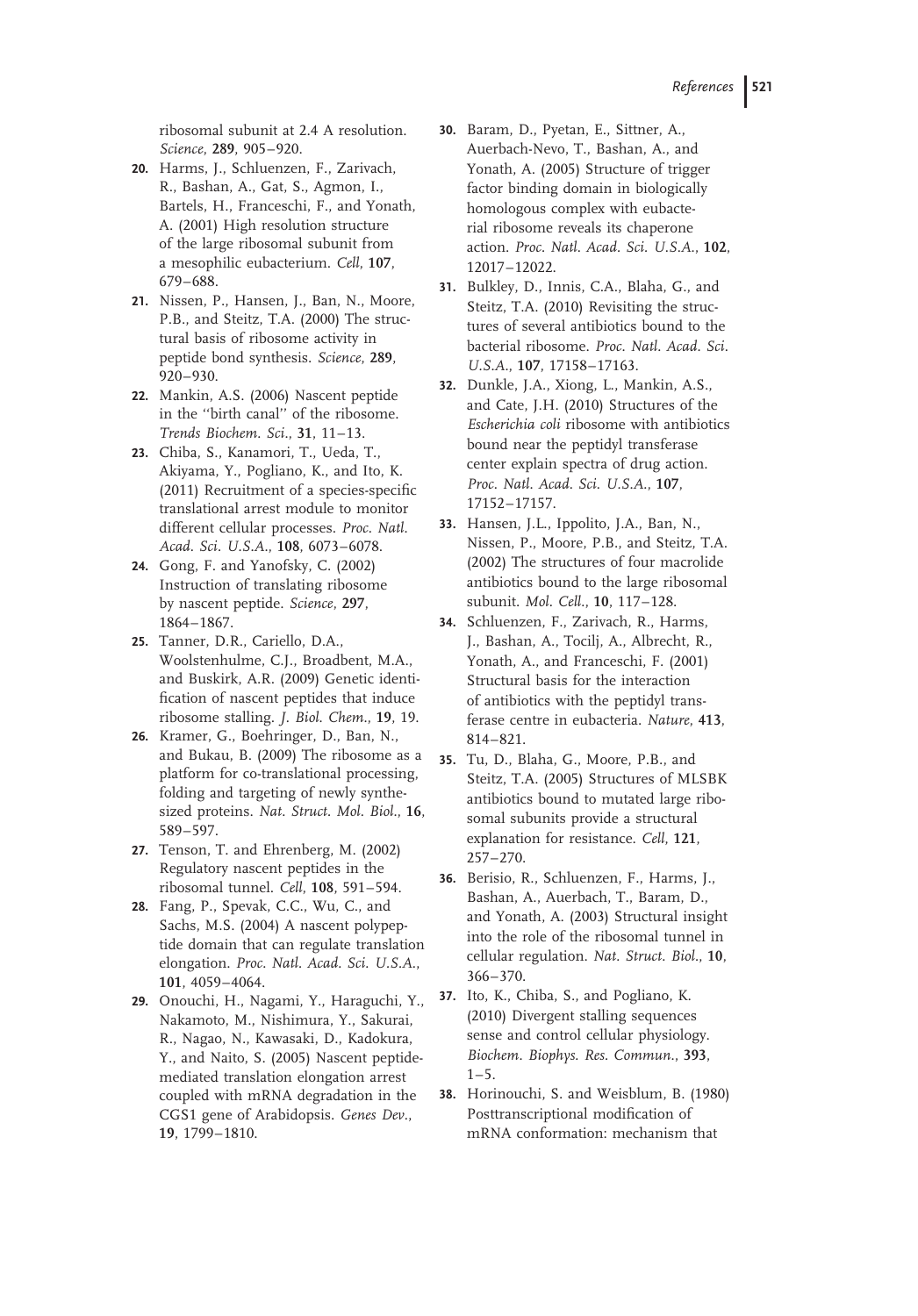regulates erythromycin-induced resistance. *Proc. Natl. Acad. Sci. U.S.A.*, **77**, 7079–7083.

- **39.** Ramu, H., Vazquez-Laslop, N., Klepacki, D., Dai, Q., Piccirilli, J., Micura, R., and Mankin, A.S. (2011) Nascent Peptide in the ribosome exit tunnel affects functional properties of the a-site of the peptidyl transferase center. *Mol. Cell*, **41**, 321–330.
- **40.** Vazquez-Laslop, N., Thum, C., and Mankin, A.S. (2008) Molecular mechanism of drug-dependent ribosome stalling. *Mol. Cell*, **30**, 190–202.
- **41.** Vazquez-Laslop, N., Klepacki, D., Mulhearn, D.C., Ramu, H., Krasnykh, O., Franzblau, S., and Mankin, A.S. (2011) Role of antibiotic ligand in nascent peptide-dependent ribosome stalling. *Proc. Natl. Acad. Sci. U.S.A.*, **108**, 10496–10501.
- **42.** Lovmar, M., Nilsson, K., Vimberg, V., Tenson, T., Nervall, M., and Ehrenberg, M. (2006) The molecular mechanism of peptide mediated erythromycin resistance. *J. Biol. Chem.*, **281**, 6742–6750.
- **43.** Tenson, T., DeBlasio, A., and Mankin, A. (1996) A functional peptide encoded in the *Escherichia coli* 23S rRNA. *Proc. Natl. Acad. Sci. U.S.A.*, **93**, 5641–5646.
- **44.** Tenson, T. and Mankin, A.S. (2001) Short peptides conferring resistance to macrolide antibiotics. *Peptides*, **22**, 1661–1668.
- **45.** Tripathi, S., Kloss, P.S., and Mankin, A.S. (1998) Ketolide resistance conferred by short peptides. *J. Biol. Chem.*, **273**, 20073–20077.
- **46.** Vimberg, V., Xiong, L., Bailey, M., Tenson, T., and Mankin, A. (2004) Peptide-mediated macrolide resistance reveals possible specific interactions in the nascent peptide exit tunnel. *Mol. Microbiol.*, **54**, 376–385.
- **47.** Hardesty, B., Picking, W.D., and Odom, O.W. (1990) The extension of polyphenylalanine and polylysine peptides on *Escherichia coli* ribosomes. *Biochim. Biophys. Acta*, **1050**, 197–202.
- **48.** Odom, O.W., Picking, W.D., Tsalkova, T., and Hardesty, B. (1991) The synthesis of polyphenylalanine on ribosomes to which erythromycin is bound. *Eur. J. Biochem.*, **198**, 713–722.
- **49.** Starosta, A.L., Karpenko, V.V., Shishkina, A.V., Mikolajka, A., Sumbatyan, N.V., Schluenzen, F., Korshunova, G.A., Bogdanov, A.A., and Wilson, D.N. (2010) Interplay between the ribosomal tunnel, nascent chain, and macrolides influences drug inhibition. *Chem. Biol.*, **17**, 504–514.
- **50.** Vazquez, D. (1966) Binding of chloramphenicol to ribosomes. The effect of a number of antibiotics. *Biochim. Biophys. Acta*, **114**, 277–288.
- **51.** Nakatogawa, H., Murakami, A., and Ito, K. (2004) Control of SecA and SecM translation by protein secretion. *Curr. Opin. Microbiol.*, **7**, 145–150.
- **52.** Nakatogawa, H. and Ito, K. (2004) Intraribosomal regulation of expression and fate of proteins. *ChemBioChem*, **5**, 48–51.
- **53.** Chiba, S., Lamsa, A., and Pogliano, K. (2009) A ribosome-nascent chain sensor of membrane protein biogenesis in Bacillus subtilis. *EMBO J.*, **28**, 3461–3475.
- **54.** Woolhead, C.A., McCormick, P.J., and Johnson, A.E. (2004) Nascent membrane and secretory proteins differ in FRETdetected folding far inside the ribosome and in their exposure to ribosomal proteins. *Cell*, **116**, 725–736.
- **55.** Nagano, K., Takagi, H., and Harel, M. (1991) The side-by-side model of two tRNA molecules allowing the alphahelical conformation of the nascent polypeptide during the ribosomal transpeptidation. *Biochimie*, **73**, 947–960.
- **56.** Crowley, K.S., Reinhart, G.D., and Johnson, A.E. (1993) The signal sequence moves through a ribosomal tunnel into a noncytoplasmic aqueous environment at the ER membrane early in translocation. *Cell*, **73**, 1101–1115.
- **57.** Walter, P. and Johnson, A.E. (1994) Signal sequence recognition and protein targeting to the endoplasmic reticulum membrane. *Annu. Rev. Cell Biol.*, **10**, 87–119.
- **58.** Johnson, A.E. and Jensen, R.E. (2004) Barreling through the membrane. *Nat. Struct. Mol. Biol.*, **11**, 113–114.
- **59.** Woolhead, C.A., Johnson, A.E., and Bernstein, H.D. (2006) Translation arrest requires two-way communication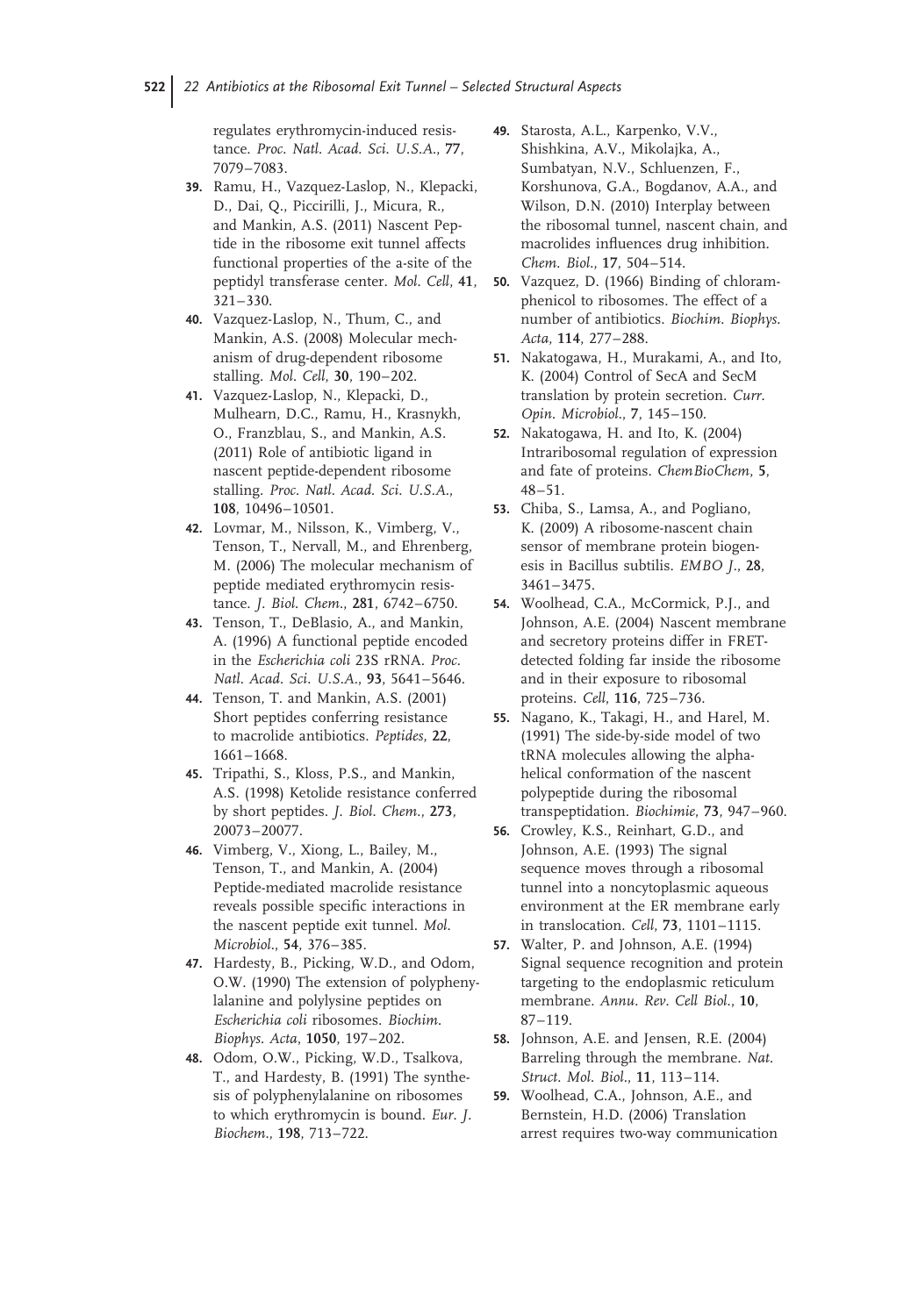between a nascent polypeptide and the ribosome. *Mol. Cell*, **22**, 587–598.

- **60.** Bhushan, S., Gartmann, M., Halic, M., Armache, J.P., Jarasch, A., Mielke, T., Berninghausen, O., Wilson, D.N., and Beckmann, R. (2010) α-Helical nascent polypeptide chains visualized within distinct regions of the ribosomal exit tunnel. *Nat. Struct. Mol. Biol.*, **17**, 313–317.
- **61.** Lu, J. and Deutsch, C. (2005) Folding zones inside the ribosomal exit tunnel. *Nat. Struct. Mol. Biol.*, **12**, 1123–1129.
- **62.** Tu, L.W. and Deutsch, C. (2010) A folding zone in the ribosomal exit tunnel for Kv1.3 helix formation. *J. Mol. Biol.*, **396**, 1346–1360.
- **63.** O'Brien, E.P., Hsu, S.T., Christodoulou, J., Vendruscolo, M., and Dobson, C.M. (2010) Transient tertiary structure formation within the ribosome exit port. *J. Am. Chem. Soc.*, **132**, 16928–16937.
- **64.** Amit, M., Berisio, R., Baram, D., Harms, J., Bashan, A., and Yonath, A. (2005) A crevice adjoining the ribosome tunnel: hints for cotranslational folding. *FEBS Lett.*, **579**, 3207–3213.
- **65.** Nakatogawa, H. and Ito, K. (2002) The ribosomal exit tunnel functions as a discriminating gate. *Cell*, **108**, 629–636.
- **66.** Olinick, N.L. (1975) in *Mechanism of Action of Antimicrobial and Antitumor Agents* (eds J.W. Corcoran and F.E. Hahn), Springer-Verlag, New York, pp. 397–419.
- **67.** Graham, M.Y. and Weisblum, B. (1979) 23S ribosomal ribonucleic acid of macrolide-producing streptomycetes contains methylated adenine. *J. Bacteriol.*, **137**, 1464–1467.
- **68.** Moazed, D. and Noller, H.F. (1987) Chloramphenicol, erythromycin, carbomycin and vernamycin B protect overlapping sites in the peptidyl transferase region of 23S ribosomal RNA. *Biochimie*, **69**, 879–884.
- **69.** Tenson, T., Lovmar, M., and Ehrenberg, M. (2003) The mechanism of action of macrolides, lincosamides and streptogramin B reveals the nascent peptide exit path in the ribosome. *J. Mol. Biol.*, **330**, 1005–1014.
- **70.** Ben Shem, A., Garreau de Loubresse, N., Melnikov, S., Jenner, L., Yusupova,

G., and Yusupov, M. (2011) The structure of the eukaryotic ribosome at 3.0 A resolution. *Science*, **334**, 1524–1529.

- **71.** Berisio, R., Harms, J., Schluenzen, F., Zarivach, R., Hansen, H.A., Fucini, P., and Yonath, A. (2003) Structural insight into the antibiotic action of telithromycin against resistant mutants. *J. Bacteriol.*, **185**, 4276–4279.
- **72.** Schluenzen, F., Harms, J., Franceschi, F., Hansen, H.A.S., Bartels, H., Zarivach, R., and Yonath, A. (2003) Structural basis for the antibiotic activity of ketolides and azalides. *Structure*, **11**, 329–338.
- **73.** Pyetan, E., Baram, D., Auerbach-Nevo, T., and Yonath, A. (2007) Chemical parameters influencing fine-tuning in the binding of macrolide antibiotics to the ribosomal tunnel. *Pure Appl. Chem.*, **79**, 955–968.
- **74.** Wittmann, H.G., Stoffler, G., Apirion, D., Rosen, L., Tanaka, K., Tamaki, M., Takata, R., Dekio, S., and Otaka, E. (1973) Biochemical and genetic studies on two different types of erythromycin resistant mutants of *Escherichia coli* with altered ribosomal proteins. *Mol. Gen. Genet.*, **127**, 175–189.
- **75.** Zaman, S., Fitzpatrick, M., Lindahl, L., and Zengel, J. (2007) Novel mutations in ribosomal proteins L4 and L22 that confer erythromycin resistance *Escherichia coli*. *Mol. Microbiol.*, **66**, 1039–1050.
- **76.** Bommakanti, A.S., Lindahl, L., and Zengel, J.M. (2008) Mutation from guanine to adenine in 25S rRNA at the position equivalent to *E. coli* A2058 does not confer erythromycin sensitivity in Sacchromyces cerevisae. *RNA*, **14**, 460–464.
- **77.** Gabashvili, I.S., Gregory, S.T., Valle, M., Grassucci, R., Worbs, M., Wahl, M.C., Dahlberg, A.E., and Frank, J. (2001) The polypeptide tunnel system in the ribosome and its gating in erythromycin resistance mutants of L4 and L22. *Mol. Cell*, **8**, 181–188.
- **78.** Mitra, K., Schaffitzel, C., Fabiola, F., Chapman, M.S., Ban, N., and Frank, J. (2006) Elongation arrest by SecM via a cascade of ribosomal RNA rearrangements. *Mol. Cell*, **22**, 533–543.